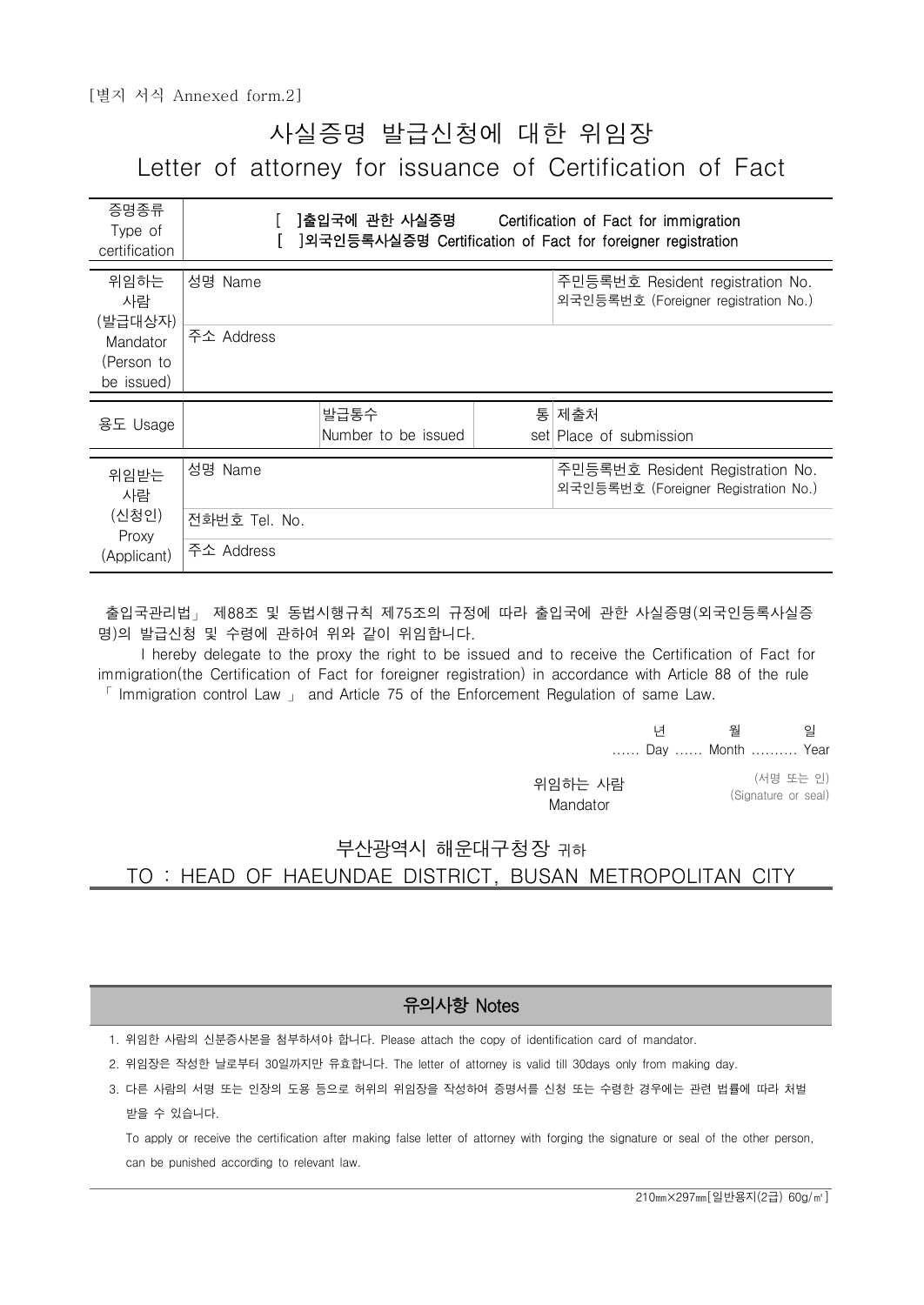# Letter of attorney for issuance the Certification of Fact (사실증명 발급신청에 대한 위임장)

## ◆ Type of certification (증명의 종류)

- Please check on type of certification to issue.<br>(발급할 증명의 종류에 체크하세요)
	- [ ]Certification of Fact for immigration (출입국에 관한 사실증명)
	- [ ]Certification of Fact for foreigner registration (외국인등록사실증명)

#### ◆ Mandator (Person to be issued) (위임하는 사람(발급대상자))

- Please write name and address of mandator(person to be issued).<br>(위임하는 사람(발급대상자)의 이름과 주소를 쓰세요)
- Please write resident registration No. (foreigner registration No.) of mandator (person to be issued).<br>(위임하는 사람(발급대상자)의 주민등록번호(외국인등록번호)를 쓰세요)

- Please write usage of certification. (증명서의 사용용도를 쓰세요)
- Please write numbers of issuance. (증명서의 발급통수를 쓰세요)
- Please write place of submission. (증명서의 제출처를 쓰세요)

### v Proxy (Applicant) (위임받은 사람 (신청인))

- Please write name of proxy (applicant). (위임받은 사람(신청인)의 성명을 쓰세요)
- Please write resident registration No.(foreigner registration No.) of proxy (applicant). (위임받은 사람(신청인)의 주민등록번호(외국인등록번호)를 쓰세요)
- Please write telephone No. of proxy (applicant). (위임받은 사람(신청인)의 전화번호를 쓰세요)
- Please write address of proxy (applicant). (위임받은 사람(신청인)의 주소를 쓰세요)
- ※ I hereby delegate to the proxy the right to be issued and to receive the Certification of Fact for immigration(the Certification of Fact for foreigner registration) in accordance with Article 88 of the Rule 「Immigration Control Law」 and Article 75 of the Enforcement Regulation of the same